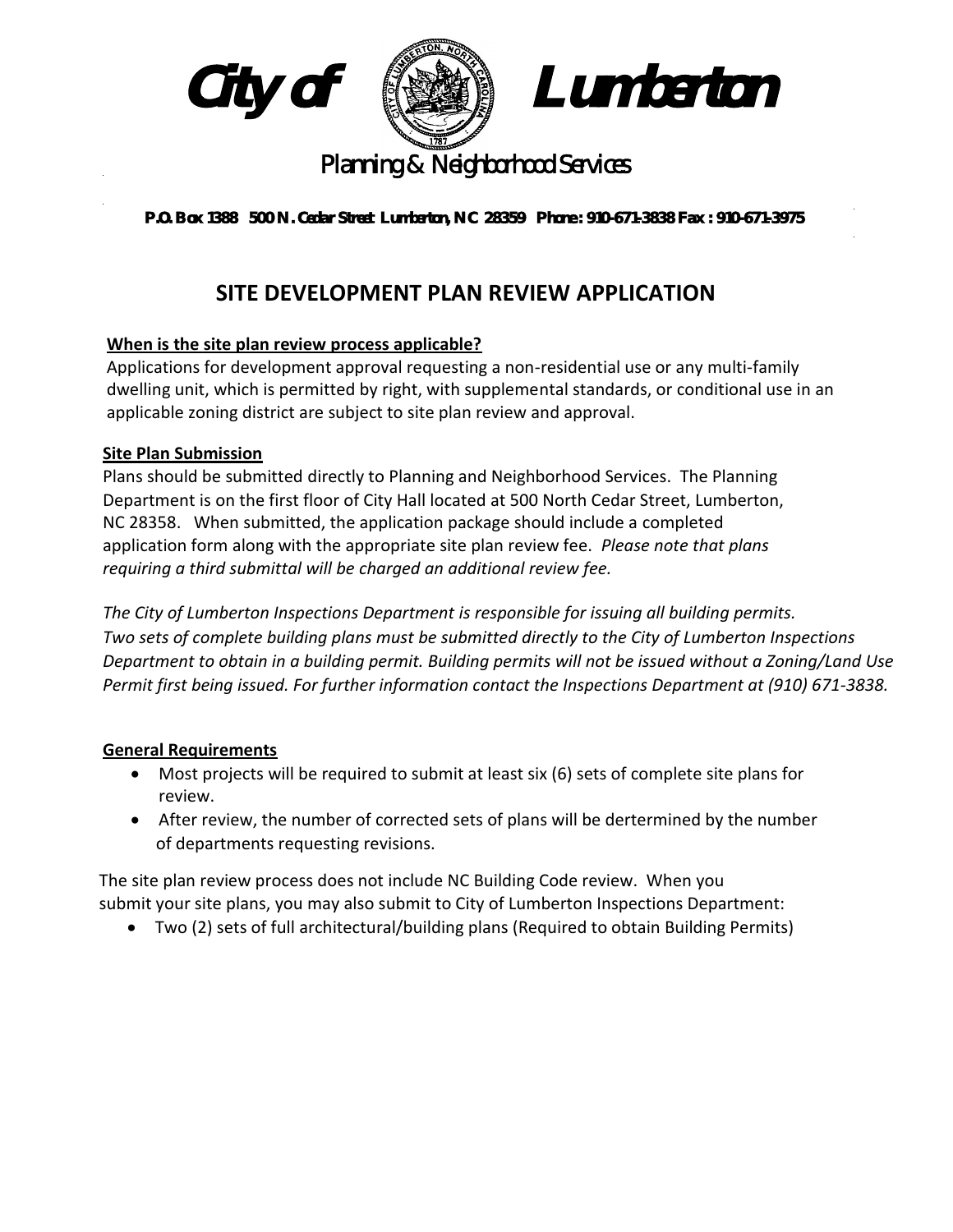#### **Additional Requirements:**

- Land disturbing activity of more than one acre requires an approved sedimentation control plan in accordance with G.S. 153A-357 and 160A-417. Please contact the NCDENR at 910‐486‐1541 for Soil and Erosion Control. A Soil and Erosion Control Permit must be issued for qualifying projects.
- Projects disturbing one acre of land or more (Cumulative) within the designated critical watershed are subject to state stormwater permitting with NCDEQ NCDENR-DEMLR- Stormwater Permitting Unit, Land Quality Section-1612 Mail Service Center, Raleigh, NC 27699-1612, telephone number 919-807-6378, Attention Bradley Bennett, Stormwater Program Supervisor. The web site address is http://portal.ncdenr.org/web/lr/stormwater. A Post-Construction Permit must be issued for qualifying projects.
- Driveway permits are recommened to be included in the submittal package for all projects requiring new access points. In some cases, a revised Permit is required if an existing access point is going to be used. Contact NCDOT at 910‐618‐5546 for additional information and to find out where new access points will be permitted for the proposed project site.
- If the site is to be served by well and septic, contact the Robeson County Health Department at 910‐272‐6520 for additional information related to how soil suitability tests are performed and scheduled, well permits are issued and for applicable fees.
- LOMA or LOMR's issued by the Federal Emergency Management Agency (FEMA)
- Any other documents deemed necessary for the application to be considered complete (TIA, Septic Permit, Intent to Serve Letter, etc.) This is determined during the preapplication meeting.

*NOTE: Incomplete plan submittals will not be processed and will be returned to the applicant.* 

**Verification of Submittal:**

Su\_\_b\_\_mi\_\_tt\_e\_\_d b\_\_y: \_\_\_\_\_\_\_\_\_\_\_\_\_\_\_\_\_\_\_\_\_\_\_\_\_\_\_\_\_\_\_ D\_\_at\_\_e: \_\_\_\_\_\_\_\_\_\_\_\_\_\_\_\_\_\_\_\_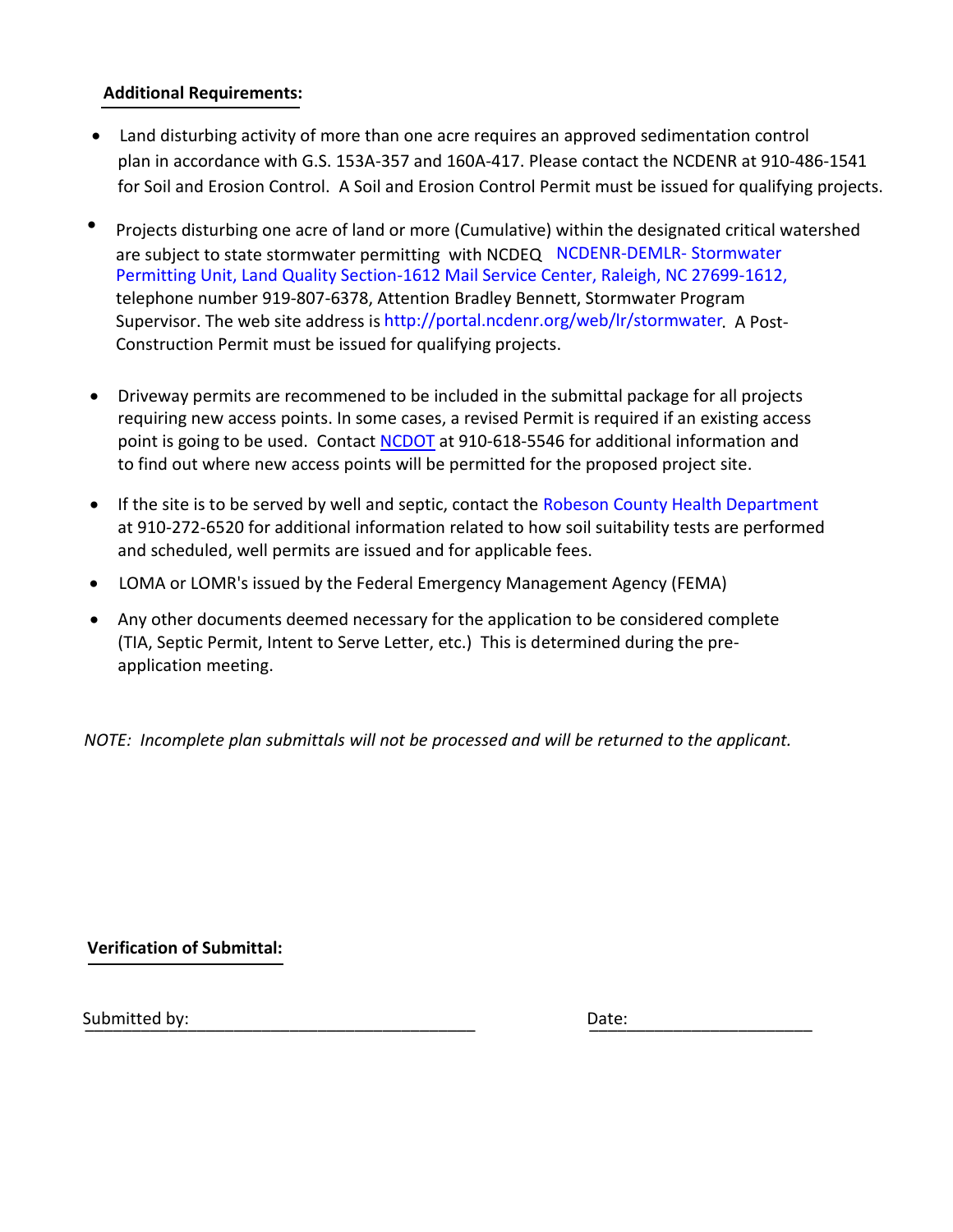## **Contact Name/Address**

A "contact person" shall be designated for the project. This person will receive the official correspondence to and from the City of Lumberton regarding the plan review. It shall be his/her responsibility to notify all individuals involved in the design and construction of the project of plan review comments.

| <b>Contact Name</b>        | Address    |
|----------------------------|------------|
|                            |            |
| Project Name               |            |
|                            |            |
| <b>Project Description</b> |            |
|                            |            |
|                            |            |
| Office Phone               | Cell Phone |
|                            |            |
| Email                      |            |
|                            |            |
| <b>Owner Name</b>          | Address    |
|                            |            |
| Office Phone               | Cell Phone |
|                            |            |
|                            |            |
| Email                      |            |
|                            |            |
| Parcel Number (PIN)        |            |
|                            |            |
| <b>Physical Address</b>    |            |
|                            |            |
| Subdivision                | Lot Number |
|                            |            |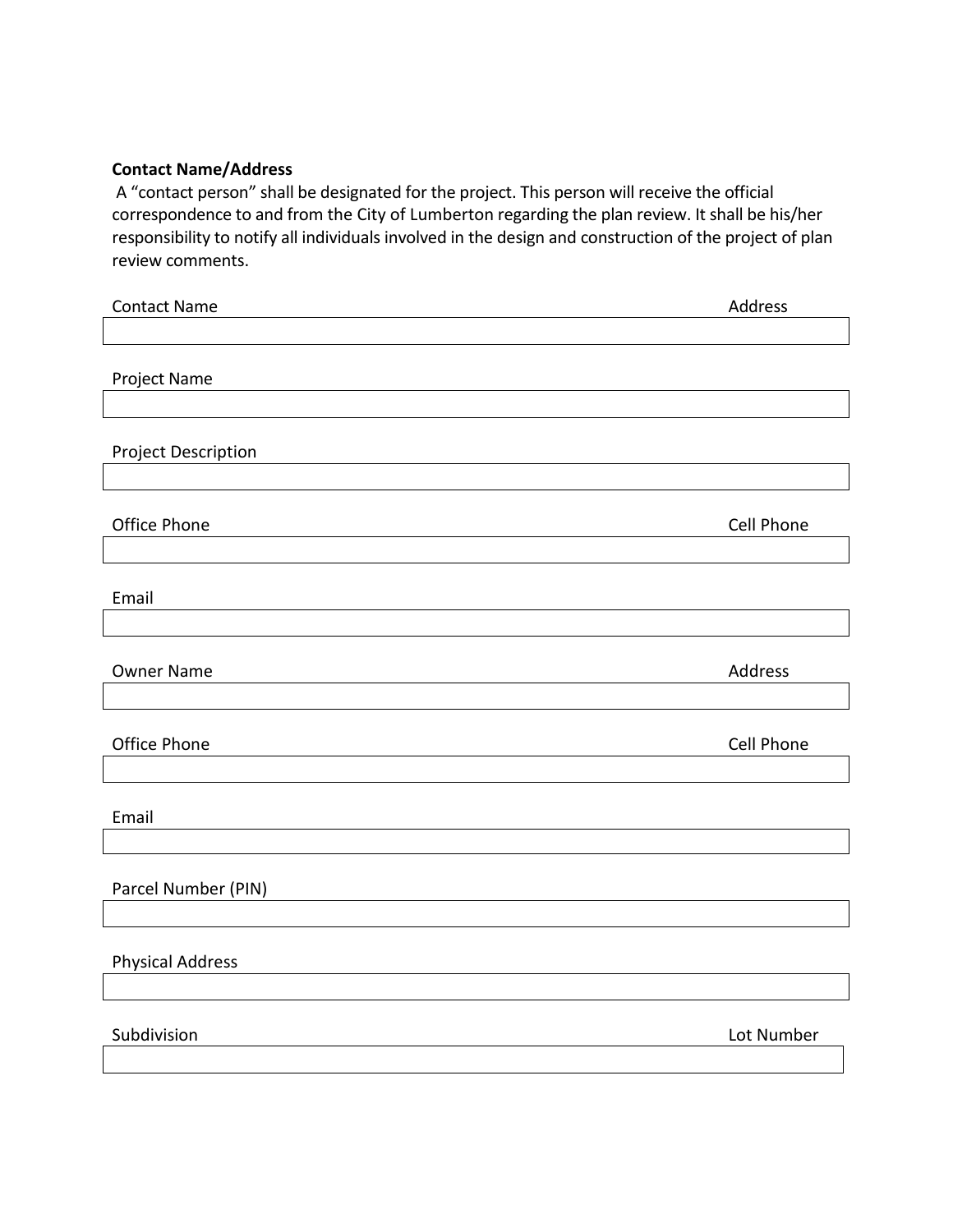#### **List of General Requirements**

Site plans shall be prepared on maximum size sheets of 24" x 36". Plans shall be prepared at a graphic scale of no less than  $1'' = 100'$  and folded to 9" x  $12"$ . Each sheet shall include a north arrow and graphic scale.

Plans are required to include a Title Block, Location Map, Survey Map, Existing Features Plan, Development Plan and Landscape Plan. The following is a list of the minimum contents to be included in a set of submitted site plans. The items listed below may be submitted on one sheet or a series of sheets:

#### **Title Block:**

Must be included on each sheet submitted:

□Development or site plan name;

Name, address, and telephone number of the owner and/or applicant;

 $\Box$ Name, address, and telephone number of the architect, land planner, landscape architect,

engineer, surveyor, or drafts person who prepared the drawings;

□Date of plan;

#### **Location Map:**

May be drawn on the same sheet as the Survey Map and Features Plan at a scale of 1" = 2000', indicating the location of the site showing:

 $\Box$ The site and adjacent lots or tracts of land;

 $\Box$ The intersection of at least two (2) public streets nearest the property and the names of all

public ways, opened or unopened, clearly indicated;

North arrow;

## **Survey and Existing Features Map:**

Submit a map indicating bearing and distances of the boundaries of the site plus all land within twenty-five (25) feet of the site prepared by a registered engineer or NC licensed land surveyor. The Survey Map and Existing Features Map may be combined at a scale of not smaller than 1" = 100':

#### **Survey Map**

Name and address of architect, land planner, landscape architect, engineer or surveyor who

prepared the map;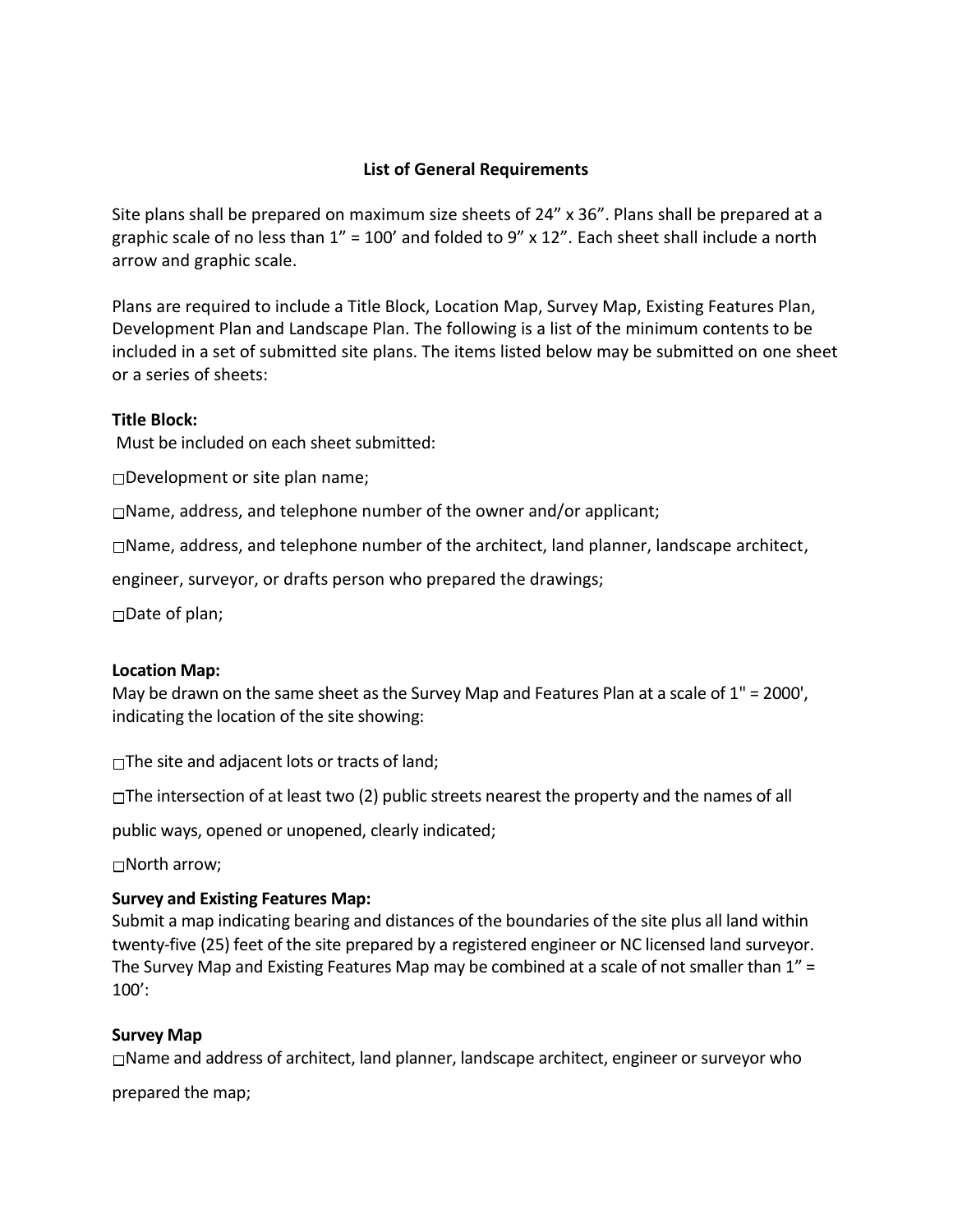□Date survey was made;  $\square$  Scale, date and north arrow;  $\Box$ Dimensions of the parcel and total area (square feet) of proposed site; Deed Book and Page Number of property;

#### **Existing Features Map**

Parcel Identification Number for site;

Ownership, use and zone of adjacent lots or tracts of land;

 $\Box$ The location of existing public rights-of-way, utility easements, railroads, power lines,

culverts, drain pipes, drainage channels, flood channels, water bodies, streams, swamps, parks,

cemeteries, bridges, irrigation ditches, waterlines, sewer lines, and/or natural gas lines;

 $\Box$ All existing structures including walls, fences, and other manmade features of the site;

 $\Box$ Topography shown at not greater than five (5) foot contour intervals;

Proposed finished grade at no greater than five (5) foot contour intervals;

 $\Box$ Delineation of the 100 year flood plain with FEMA map used and date;

Existing driveways, walk-ways and curb-cuts;

Any other necessary information requested by the Zoning Administrator for site plan review;

#### **Development Plan Map:**

Must be drawn at a scale of no smaller than 1" = 100' showing the following data:

Proposed use(s);

 $\Box$ Location of all proposed structures, fences, walls, signs, and exterior lighting; of the structure(s);

*NOTE: Sign(s) should be shown on site. Color renderings should be submitted. Separate permit(s)* 

*required.*

Location of required building setback lines;

 $\Box$ Renderings of building elevations;

 $\Box$ Proposed roadway improvements, if any, serving the site should be provided;

Natural features including landscaping to be left undisturbed;

Proposed drainage and erosion control measures;

*NOTE: Erosion control measures cannot encroach buffer yard areas;*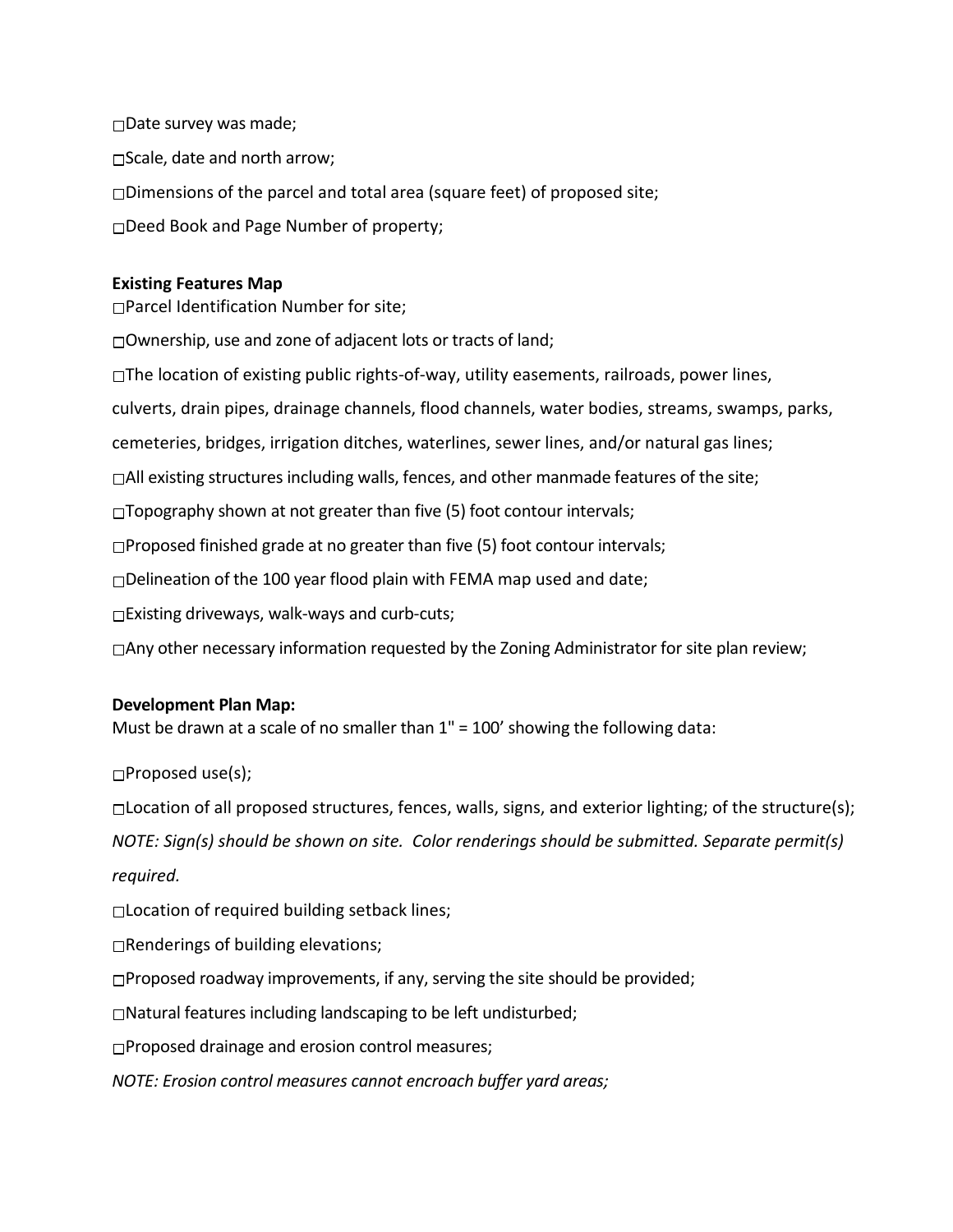$\Box$ Proposed location of utilities;

 $\Box$ Proposed location of easements, public streets and private drives, including rights-of-way and pavement widths, curb-cuts, pedestrian ways and other paths;

□Location of off-street parking areas and loading areas along with proposed paving material, include parking and loading calculations;

 $\Box$ Area (square feet) of building coverage, area of all impervious vehicular areas (parking areas, loading areas, access ways, etc.), total impervious coverage for all impervious structures (buildings, vehicular areas, sidewalks, etc.);

NOTE: Common open space as computed shall not include streets, drives, parking or loading areas;  $\Box$ Delineation of all areas of special flood hazard and/or wetlands to encroach proposed structures;

Location of Overlay Zones, if applicable;

 $\Box$ Location of solid waste containers including proposed design provisions for screening;

Number of proposed dwelling units or commercial units by type, size, and proposed ownership;

 $\Box$ Height (both number of floors and linear feet) and floor area of all structures;

□Gross Leasing Floor area (for shopping centers);

□Site Triangles;

Any other necessary information requested by the Zoning Administrator for site plan review;

#### **Landscape Plans:**

Landscape plans must be submitted along with development site plans and may be superimposed upon the development plan as space permits. The plan shall include:

Landscaped areas or buffers to be created.

 $\Box$ Each project's calculations, i.e., dimensional attributes and resulting amount of planted areas;

All undisturbed natural features;

□Location of required planting and screening areas, types and sizes of trees and shrubs;

 $\Box$ Project information including the total square footage of the property, the square footage of the

building areas, parking and other vehicular use areas;

Planting areas drawn to scale with a list of the botanical and common names, number, and size of all plants designated for each area;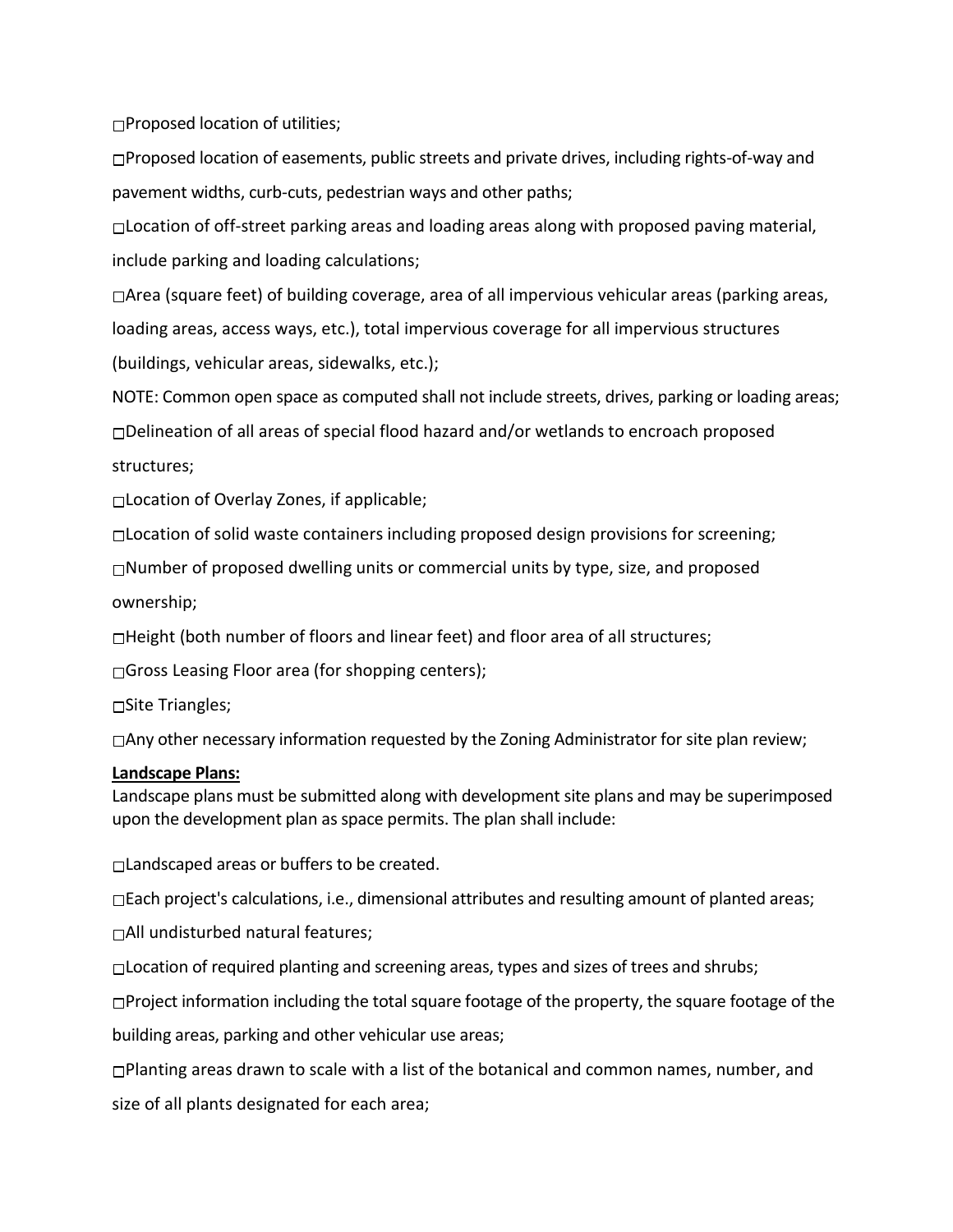$\Box$ Location, name, and size of all existing trees, shrubs, groundcover and other plant materials

that are to be incorporated as part of the landscape plan;

 $\Box$ Location and width of landscaped buffer strips, including height of berms;

 $\square$ Size and /or types of planting and buffer yards;

*NOTE: Maintenance of landscaped areas is required therefore; the use of automatic watering systems is encouraged.*

#### **Flood Prevention Plans:**

Projects located within the 100 year flood plain shall also be required to file a Flood Prevention Plan. The plan must be prepared by or under the direct supervision of a registered land surveyor or professional engineer and certified by same. The plan must be drawn at a scale of no smaller than 1" = 100' showing the following data:

 $\Box$ Location of the 100-year floodplain contour or a statement that the entire lot is within the

floodplain;

Location of floodway;

Base flood elevation of the lowest floor (including basement) of all structures;

 $\Box$ Where the base flood elevation data is not provided, the application must show construction

of the lowest floor at least two feet above the highest adjacent grade.

#### **Other Required Information:**

 $\Box$ Projects that require supplemental standards should show them on the Development Map;

 $\Box$ Driveway permits from the NCDOT or Local Jurisdiction, if a new or an existing access point is going to be used driveway is required;

 $\Box$ Flood Elevation Certificate, if applicable;

Army Corp of Engineers Approval for wetlands project, if applicable;

 $\Box$ Copy of Deed if a new property is created;

 $\Box$ Conditional Use case number and approval criteria, if applicable;

Erosion Control Approval Certificate for projects exceeding one acre of disturbed area

#### **Phased Developments:**

For property to be developed in sections or phases, detailed site plans containing the above information need not be submitted for the entire property, only the section under review. A schematic plan, however, shall be submitted to show the relationship of the section under review to the entire project.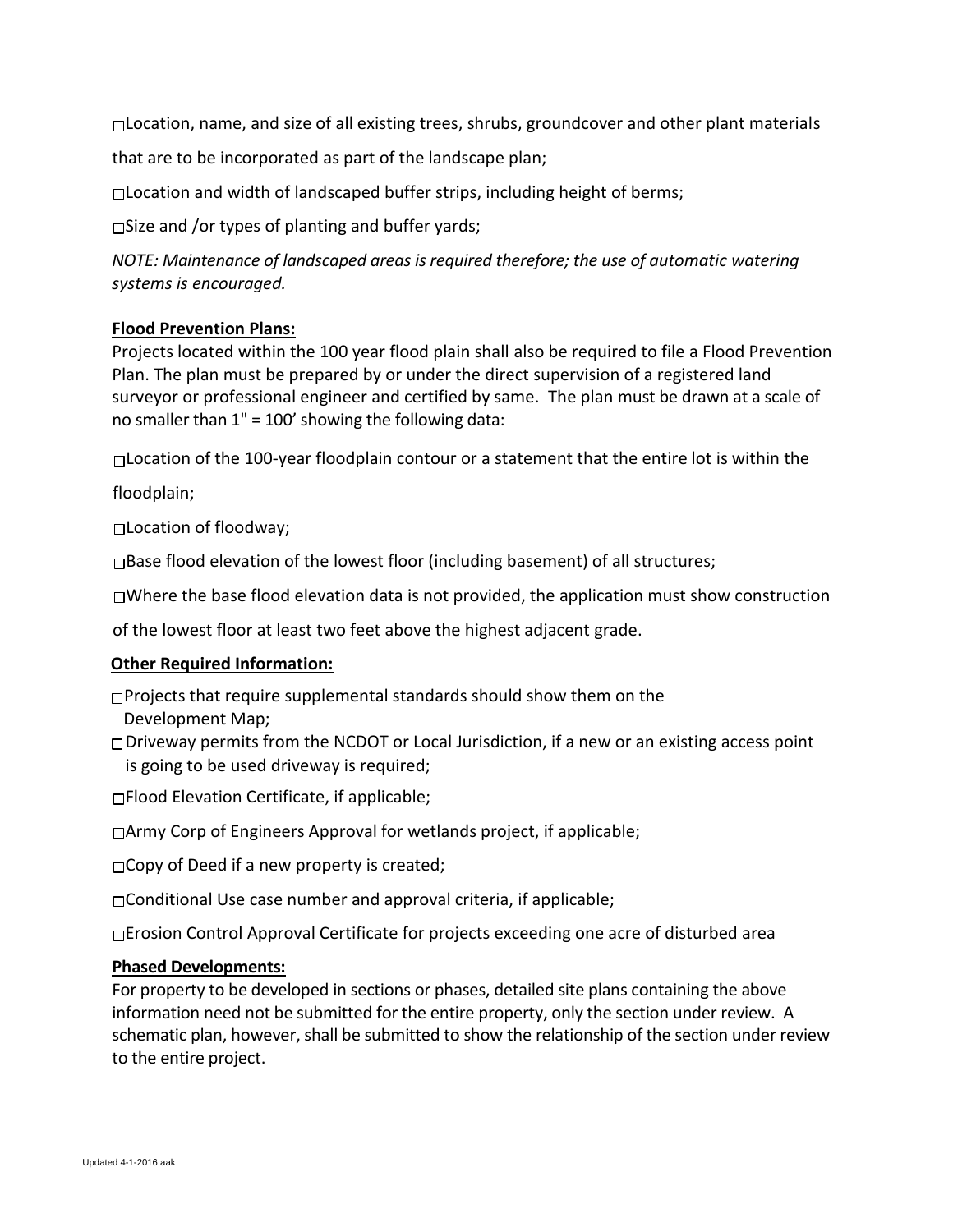



Planning & Neighborhood Services

Project Name/Parcel #

# ADDITIONAL REQUIREMENTS TO OBTAIN A LAND USE PERMIT AND/OR A CERTIFICATE OF OCCUPANCY:

| Driveway permits from the NCDOT or Local Jurisdiction, if a new driveway is required;                   |
|---------------------------------------------------------------------------------------------------------|
| Flood Elevation Certificate, if applicable; prior to construction and again prior to CO                 |
| Erosion Control Approval Certificate for projects exceeding one acre of disturbed area                  |
| Army Corp of Engineers Approval for wetlands project, if applicable;                                    |
| Stormwater Certification stormwater system has been installed in accordance with the<br>approved plans. |

- Driveway permits must be obtained and submitted to the Planning Department. In some cases, a revised Permit is required if an existing access point is going to be used.
	- For State Roads: Contact NCDOT-Lumberton Office at 910-618-5546 for additional information and to find out where new access points will be permitted for the proposed project site.
	- For City Maintained/Local Roads: Contact the City of Lumberton's Public Works Department (if it is a City maintained road) at (910) 671-3851.
- Flood Elevation Certificate must be obtained and submitted to the Planning Department for all  $\bullet$ projects located within the 100 year flood plain. Please be aware that the City of Lumberton requires a two foot freeboard in addition to the base flood elevation.
- Land disturbing activity of more than one acre requires an approved sedimentation control plan in  $\bullet$ accordance with G.S. 153A-357 and 160A-417. Please contact NCDENR at 910-486-1541 (Office located at 225 Green St.; Fayetteville NC) for Soil and Erosion Control. A Soil and Erosion Control Permit must be issued for qualifying projects.
- Projects disturbing one acre of land or more (Cumulative) within the designated critical watershed are  $\ddot{\bullet}$ subject to state stormwater permitting with NCDEQ NCDENR-DEMLR-Stormwater Permitting Unit, Land Quality Section-1612 Mail Service Center, Raleigh, NC 27699-1612, telephone number 919-807-6378, Attention Bradley Bennett, Stormwater Program Supervisor. The web site address is http://portal.ncdenr.org/web/lr/stormwater. A Post-Construction Permit must be issued for qualifying projects.

NOTE: A Land Use Permit and/or a Certificate of Occupancy will not be issued until all of the required information has been submitted to the City of Lumberton's Planning Department.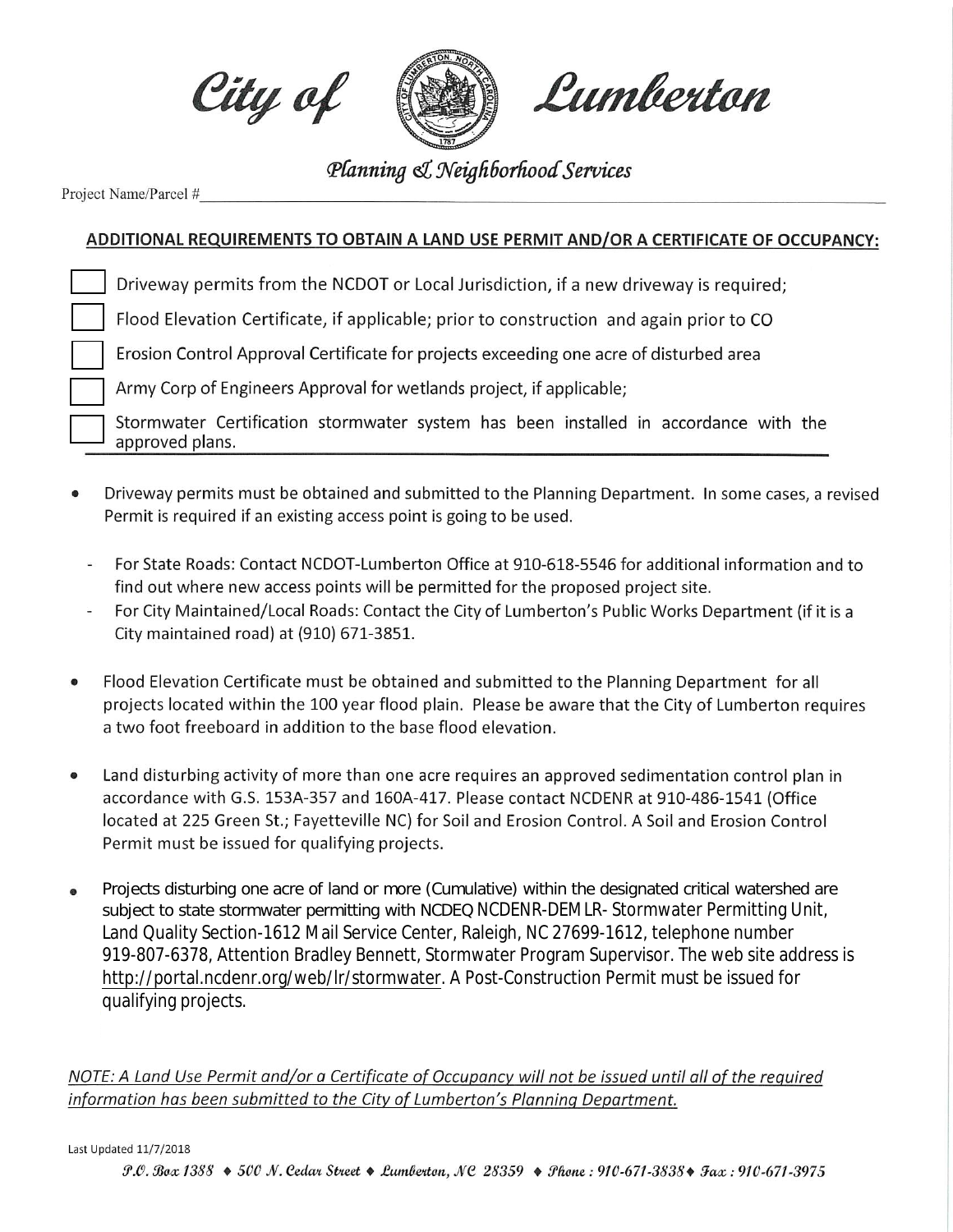#### **Effective July 1, 2018**

| <b>GENERAL INFORMATION</b><br>THE FOLLOWING PERMIT FEES ARE CURRENT AS OF JULY 1, 2018 NO<br>BUILDING, ELECTRICAL, PLUMBING, MECHANICAL OR OTHER<br>PERMITS ISSUED BY THE DEPARTMENT SHALL BE VALID UNTIL FEES |          | V. MECHANICAL<br>\$40.00 APPLICATION FEE PLUS: |            |
|----------------------------------------------------------------------------------------------------------------------------------------------------------------------------------------------------------------|----------|------------------------------------------------|------------|
| HAVE BEEN PAID TO THE CITY OF LUMBERTON.                                                                                                                                                                       |          |                                                |            |
|                                                                                                                                                                                                                |          | A. AIR CONDITIONING & HEAT                     |            |
| <b>PERMITS WILL BE ISSUED BETWEEN THE HOURS OF 8:00 AND 10:00</b>                                                                                                                                              |          | $0.1 - 5$ TONS                                 |            |
| <u>A.M. AND 3:30 - 5:00 PM IN THE INSPECTIONS DEPARTMENT AT THE </u>                                                                                                                                           |          | 5.1 - 50 TONS                                  |            |
| <u>MUNICIPAL BUILDING, 500 N. CEDAR STREET, LUMBERTON.</u>                                                                                                                                                     |          | $50+$<br><b>TONS</b>                           |            |
|                                                                                                                                                                                                                |          | <b>SPLIT SYSTEMS AD</b>                        |            |
| FOR MORE INFORMATION ON PERMIT FEES, PLEASE CALL THE                                                                                                                                                           |          | *B. FOSSIL FUEL BURNING EOI                    |            |
| PLANNING DEPARTMENT AT 671-3838.                                                                                                                                                                               |          | $0.1 - 50,000$                                 | BTU        |
|                                                                                                                                                                                                                |          | 50,000 - 100,000 BTU                           |            |
|                                                                                                                                                                                                                |          | 100,000 - 200,000 BTU                          |            |
| I. BUILDING PERMITS                                                                                                                                                                                            |          | $200.001+$                                     | BTU        |
| A. NEW CONSTRUCTION, ADDITIONS, AND ALTERATIONS:                                                                                                                                                               |          |                                                |            |
| \$3.50 PER \$1,000 CONSTRUCTION VALUE                                                                                                                                                                          |          | <b>C. REFRIGERATION</b>                        |            |
| \$50.00 MINIMUM                                                                                                                                                                                                |          | (COMPRESSOR RAT                                |            |
|                                                                                                                                                                                                                |          | $0.1 - 5$                                      | <b>TOP</b> |
| <b>B. REROOF OR REPAIR TO ROOF:</b>                                                                                                                                                                            |          | $5.1 - 15$                                     | <b>TOP</b> |
| \$3.50 PER \$1,000 CONSTRUCTION VALUE                                                                                                                                                                          |          | $15 +$                                         | TOI        |
| \$50.00 MINIMUM                                                                                                                                                                                                |          |                                                |            |
| C. BUILDING DEMOLITION:                                                                                                                                                                                        |          | D. COOKING EQUIPMENT HOO                       |            |
| <b>RESIDENTIAL</b>                                                                                                                                                                                             | \$100.00 | (COMMERCIAL ON                                 |            |
| <b>COMMERCIAL</b><br>0.1-10,000 SQFT.                                                                                                                                                                          | \$150.00 | $0.1 - 10$                                     | SO.        |
| $10.001+$                                                                                                                                                                                                      | \$250.00 | $10.1 - 50$                                    | SQ.        |
| <b>D. MOVING PERMIT:</b>                                                                                                                                                                                       |          | $50.1 - 100$                                   | SO.        |
|                                                                                                                                                                                                                | \$100.00 | $100+$                                         | SQ.        |
| II. INSULATION                                                                                                                                                                                                 |          | <b>EXHAUST FANS</b>                            |            |
| \$0.020 PER SQUARE FOOT HEATED FLOOR                                                                                                                                                                           |          |                                                |            |
| (\$40.00 MINIMUM)                                                                                                                                                                                              |          | <b>VENTILATION EQU</b>                         |            |
|                                                                                                                                                                                                                |          | <b>(OTHER THAN RE</b>                          |            |
| <b>III. ELECTRICAL</b>                                                                                                                                                                                         |          | <b>MODIFICATION, 1</b>                         |            |
| \$40.00 APPLICATION FEE PLUS                                                                                                                                                                                   |          | <b>WORK</b>                                    |            |
|                                                                                                                                                                                                                |          | *E. GAS PIPING                                 |            |
| \$5.00 PER 220 VOLT OUTLET<br>\$0.50 PER 110 VOLT OUTLET                                                                                                                                                       |          |                                                |            |
| \$5.00 PER MOTOR                                                                                                                                                                                               |          | * NO APPLICATION                               |            |
|                                                                                                                                                                                                                |          |                                                |            |
| <b>SERVICE CHANGE &amp; REPAIR</b>                                                                                                                                                                             |          | VI MISCELLANEOUS FEES                          |            |
| <b>UP TO 200 AMP</b>                                                                                                                                                                                           | \$40.00  |                                                |            |
| 201 AMP+                                                                                                                                                                                                       | \$60.00  | *A. ABC COMPLIANCI<br>*B. DAYCARE COMPI        |            |
|                                                                                                                                                                                                                |          | *C. FUEL TANK PRES                             |            |
| IV. PLUMBING                                                                                                                                                                                                   |          | *D. POWER OUTS (VA                             |            |
|                                                                                                                                                                                                                |          | *E. COMMERCIAL FI                              |            |
| A. \$40.00 APPLICATION FEE PLUS:                                                                                                                                                                               |          |                                                |            |
| \$5.00 PER FIXTURE                                                                                                                                                                                             |          | VII. MOBILE HOMES                              |            |
| <b>B. SPRINKLER SYSTEM</b>                                                                                                                                                                                     |          |                                                |            |
| \$0.03 PER SQUARE FOOT FLOOR AREA                                                                                                                                                                              |          | \$30.00 SET UP FEE                             |            |
|                                                                                                                                                                                                                |          | \$30.00 ELECTRICAL FEE                         |            |
|                                                                                                                                                                                                                |          | \$30.00 PLUMBING FEE                           |            |
|                                                                                                                                                                                                                |          |                                                |            |

**\$30.00 REINSPECTION FEE**

| $\sqrt{2}$                                   |                         |                                             |
|----------------------------------------------|-------------------------|---------------------------------------------|
| A. AIR CONDITIONING & HEAT PUMPS             |                         |                                             |
| $0.1 - 5$ TONS                               |                         | \$20.00                                     |
| 5.1 - 50 TONS                                |                         | \$25.00                                     |
| $50+$ TONS                                   |                         | \$60.00                                     |
| <b>SPLIT SYSTEMS ADD</b>                     |                         | \$5.00                                      |
|                                              |                         |                                             |
| *B. FOSSIL FUEL BURNING EQUIPMENT            |                         |                                             |
| $0.1 - 50,000$                               | BTU                     | \$15.00                                     |
| 50,000 - 100,000 BTU                         |                         | \$20.00                                     |
| 100,000 - 200,000 BTU                        |                         | \$25.00                                     |
| $200,001+$                                   | <b>BTU</b>              | \$30.00                                     |
| C. REFRIGERATION                             |                         |                                             |
| (COMPRESSOR RATING)                          |                         |                                             |
| $0.1 - 5$                                    | <b>TONS</b>             | \$15.00                                     |
| $5.1 - 15$                                   | TONS                    | \$20.00                                     |
| $15+$                                        | TONS                    | \$30.00                                     |
|                                              |                         |                                             |
| <b>D. COOKING EQUIPMENT HOODS</b>            |                         |                                             |
| (COMMERCIAL ONLY)                            |                         |                                             |
| $0.1 - 10$                                   | SQ.FT.                  | \$20.00                                     |
| $10.1 - 50$                                  | SQ.FT.                  | \$25.00                                     |
| $50.1 - 100$                                 | SQ.FT.                  | \$30.00                                     |
| $100 +$                                      | SQ.FT.                  | \$40.00                                     |
| <b>EXHAUST FANS</b>                          |                         | \$5.00                                      |
|                                              |                         |                                             |
| <b>VENTILATION EQUIPMENT</b>                 | (OTHER THAN RESIDENCES) | \$20.00                                     |
|                                              |                         |                                             |
|                                              |                         | MODIFICATION, REPAIR OR REPLACEMENT OF DUCT |
| <b>WORK</b>                                  |                         | \$30.00                                     |
| *E. GAS PIPING                               |                         | \$30.00                                     |
| * NO APPLICATION FEE                         |                         |                                             |
|                                              |                         |                                             |
| VI MISCELLANEOUS FEES                        |                         |                                             |
| *A. ABC COMPLIANCE                           |                         | \$40.00                                     |
| *B.DAYCARE COMPLIANCE                        |                         | \$40.00                                     |
| *C.FUEL TANK PRESSURE TEST                   |                         | \$40.00                                     |
| *D. POWER OUTS (VACANT)                      |                         | \$40.00                                     |
| *E. COMMERCIAL FIRE ALARM \$40.00            |                         |                                             |
| VII. MOBILE HOMES                            |                         |                                             |
|                                              |                         |                                             |
| \$30.00 SET UP FEE<br>\$30.00 ELECTRICAL FEE |                         |                                             |
| \$30.00 PLUMBING FEE                         |                         |                                             |
|                                              |                         |                                             |

#### **VIII. SIGNS**

| A. NEW SIGN                                            | <b>1. OUTDOOR ADVERTISING</b><br><b>OFF PREMISES \$100.00 PER SIDE</b> |                                                          |            |
|--------------------------------------------------------|------------------------------------------------------------------------|----------------------------------------------------------|------------|
| 2. PRINCIPLE USE                                       |                                                                        |                                                          |            |
| $0 - 50$ SQ.FT.                                        |                                                                        | \$50.00                                                  |            |
| $51+$                                                  | SO.FT.                                                                 | \$100.00                                                 |            |
|                                                        |                                                                        |                                                          |            |
|                                                        | 3. COMMERCIAL ACCESSORY - \$10.00 PER SIDE                             |                                                          |            |
| 4. TEMPORARY -                                         |                                                                        | \$10.00 PER SIDE                                         |            |
| <b>B. MODIFICATION</b>                                 |                                                                        |                                                          |            |
| <b>ALL SIGNS</b>                                       |                                                                        | \$25.00 PER SIDE                                         |            |
|                                                        |                                                                        |                                                          |            |
| VIIII. OTHER FEES                                      |                                                                        |                                                          |            |
|                                                        |                                                                        |                                                          |            |
| A. CONDITIONAL USE PERMIT<br><b>1. APPLICATION FEE</b> |                                                                        | \$250.00                                                 |            |
|                                                        |                                                                        | 2. SUBDIVISION - PAYABLE AT FINAL PLAT STAGE             |            |
|                                                        | <b>A. PER LOT W/IMPROVEMENTS</b>                                       |                                                          | \$50.00    |
|                                                        | <b>B. PER LOT W/O IMPROVEMENTS</b>                                     |                                                          | \$20.00    |
|                                                        |                                                                        |                                                          |            |
|                                                        |                                                                        | <b>B. VARIANCE OR APPEAL TO ADMINISTRATIVE DECISION:</b> |            |
| <b>APPLICATION</b>                                     |                                                                        |                                                          | \$250.00   |
|                                                        |                                                                        |                                                          |            |
| <b>C. REZONING PETITION</b>                            |                                                                        |                                                          |            |
| <b>APPLICATION</b>                                     |                                                                        |                                                          | \$250.00   |
|                                                        |                                                                        |                                                          |            |
| <b>D. ANNEXATION PETITION</b>                          |                                                                        |                                                          |            |
| <b>APPLICATION</b>                                     |                                                                        |                                                          | \$100.00   |
| E. LAND USE PERMIT (ZONING)                            |                                                                        |                                                          | \$25.00    |
|                                                        | <b>F. ZONING CERTIFICATION LETTER</b>                                  |                                                          | \$5.00     |
| <b>G. SITE PLAN REVIEW</b>                             |                                                                        |                                                          |            |
| (LESS THAN 1 ACRE)                                     |                                                                        |                                                          | \$50.00    |
| (FROM 1 TO 4.9 ACRES)                                  |                                                                        |                                                          | \$150.00   |
| (5 ACRES & LARGER)                                     |                                                                        |                                                          | \$250.00   |
|                                                        | 3 <sup>RD</sup> & EACH ADDITIONAL REVIEW                               |                                                          | \$50.00    |
| <b>H. LAND USE ORDINANCE</b>                           |                                                                        |                                                          | \$30.00    |
| <b>COPIES</b>                                          |                                                                        |                                                          |            |
| $8.5''$ X 11" (14")                                    |                                                                        |                                                          | \$<br>.25  |
| $11"$ X $17"$                                          |                                                                        |                                                          | \$<br>.50  |
| 18" X 24"                                              |                                                                        |                                                          | \$<br>2.00 |
| 24" X 36"                                              |                                                                        |                                                          | \$<br>3.00 |
| 30" X 42"                                              |                                                                        |                                                          | \$<br>4.00 |